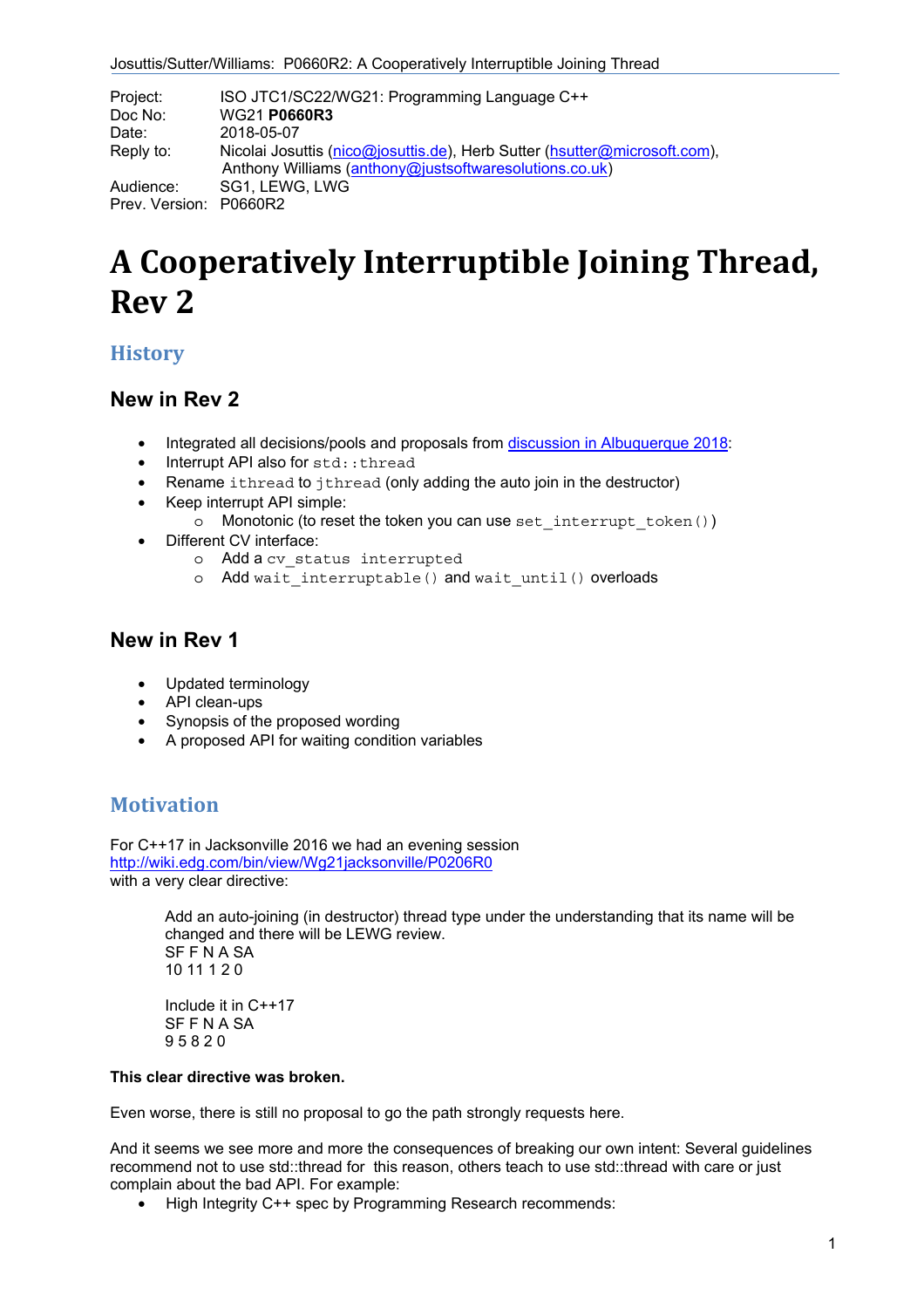*18.2.1 Use high\_integrity::thread in place of std::thread* 

*The destructor of std::thread will call std::terminate if the thread owned by the class is still joinable. By using a wrapper class a default behavior can be provided.* 

- … followed by full source code for the wrapper.
- Similarly, the C++ Core Guidelines also recommends:

*CP.25: Prefer gsl::joining\_thread over std::thread* 

*Reason A joining\_thread is a thread that joins at the end of its scope.* 

… and provide a full implementation.

### **This is the community voting with their feet, almost to the point of rebellion.**

It should be a big red flag that the major style guides are consistently repeating this advice and (this part is very rare) multiple such guides going to the trouble of providing actual code to use instead. At the very least, it points out that the status quo is leading to divergence (the above are two different wrapper types).

For this reason, this paper proposes a standard thread class that "does the expected thing":

- Proposing a thread class that uses RAII-style join() if still joinable at destruction time.
- Adding an API to cooperatively signal thread interruption so that a join() in the destructor might not wait forever.

For a full discussion of the motivation see P0660R0 and P0660R1.

The important thing is that this is a long requested feature. The reason that many projects can't switch from boost::thread to standard threads and that several guidelines warn against the direct usage of std::thread.

# **Key Design Decisions**

We need a new thread class, because the change to join in the destructor is not compatible with the existing behavior. Also adding just a template argument with a default value breaks binary compatibility.

However, note that the vote in SG1 discussing this topic in Albuquerque 2018 was to provide the new interrupt mechanism also for std::thread.

So we roughly do the following:

- Introduce a type std::interrupt token to signal interrupts
- Extend the  $std:$ : thread and  $std:$ : this thread API to deal with interrupts
- Provide a new thread class  $std:$ : $ithead$  (where the destructor automatically joins)
- Extend the condition variable API to deal with interrupts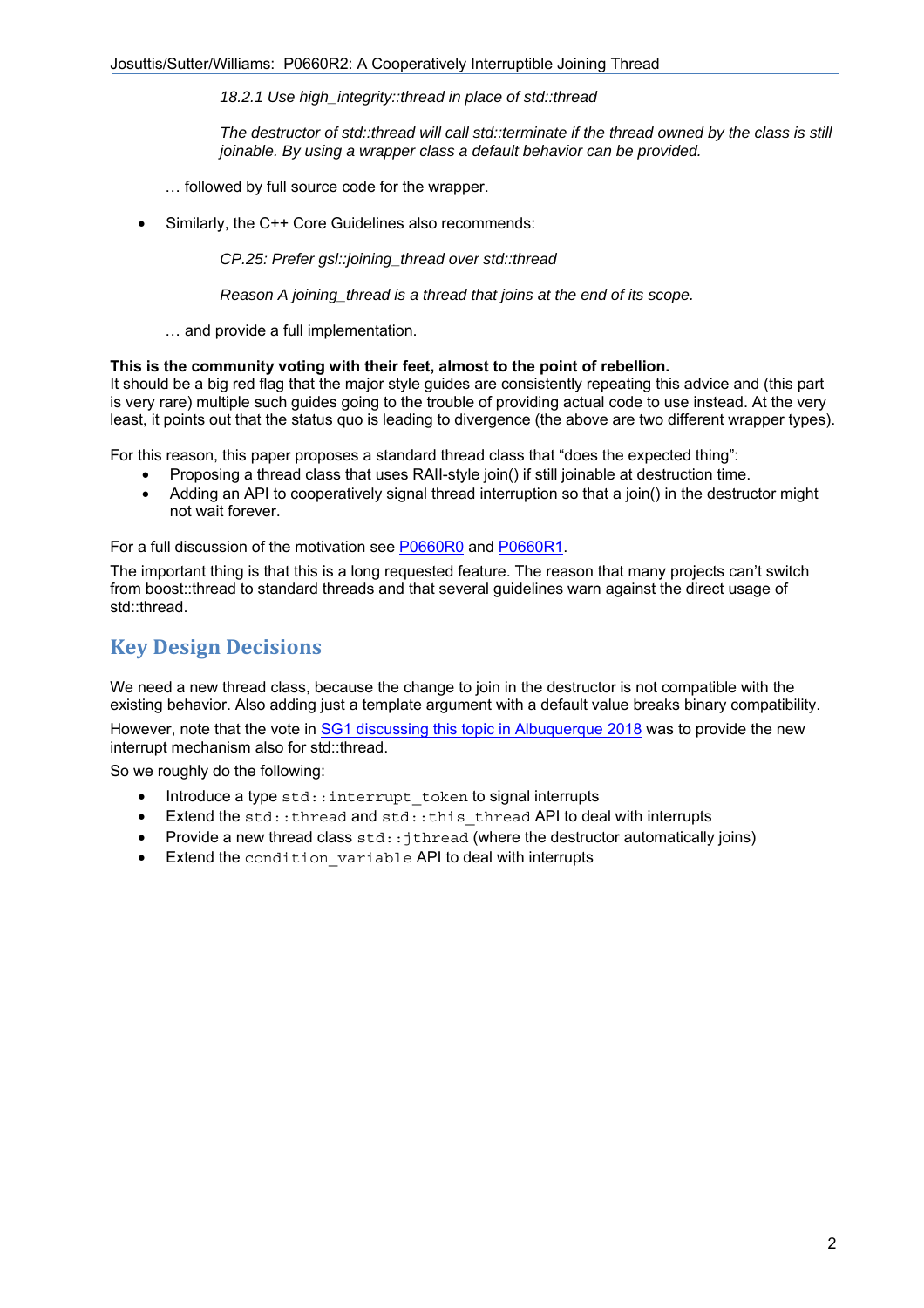# **Class std::interrupt\_token**

A simple helper class std::**interrupt\_token** is introduced, which

- can signal an interrupt (once)
- allows to check for an interrupt
- is cheap to copy

The interrupt mechanism is initializing by passing an initial interrupt state (usually by initializing with false so that no interrupt is signaled yet; but true is also possible): std::interrupt\_token it{false};

A default constructor is also provided, which does not initializing the interrupt mechanism to make default initialized interrupt tokens cheap:

std::interrupt\_token\_it; // cheap, but interrupt API disabled

You can check whether the interrupt API can be used:

• bool **ready()**

o signals whether the interrupt mechanism was initialized

With  $\text{ready}( ) = \text{true}$  you can call the following member functions to signal and check for interrupts (otherwise we get undefined behavior):

- o bool **interrupt()** 
	- signals an interrupt (and returns whether an interrupt was signaled before)
- o bool **is\_interrupted()** 
	- yields whether an interrupt was signaled yet
- o void **throw\_if\_interrupted()** 
	- $\blacksquare$  throws an  $std:$ : interrupted exception if an interrupt was signaled (yet).

If the interrupt token is not ready

- interrupt() is a no-op (returning false)
- o or should we throw here?
- is interrupted() yields false
- throw if interrupted() doesn't throw

All functions are thread-safe in the strong sense: They can be called concurrently without introducing data races and will behave as if they executed in a single total order consistent with the SC order. (Thus, internally we use atomic flags and atomic exchange() or atomic load()).

Provide operator == to check whether two interrupt tokens use the same interrupt signal or are both not ready?

## **Implementation Hints**

An easy way to implement std::interrupt token is to make it a wrapped shared ptr<atomic<bool>> (see below).

With such an implementation a token is pretty cheap to copy (just increments the reference count). If this is not good enough, you can pass it by reference (without any danger provided it is on the stack).

# **Class std::interrupted**

For interrupt tokens, the throw if interrupted() function throw a new standard exception class **std::interrupted**, if interruption was signaled.

Usually, this exception will be automatically be caught by the thread, where the check was performed, which usually is the thread that checks whether is was interrupted. So the exception only has one task: end the current thread without any warning or error (if not caught elsewhere).

**Note: Class std::interrupted is intentionally** *not* **derived from std::exception.** The reason: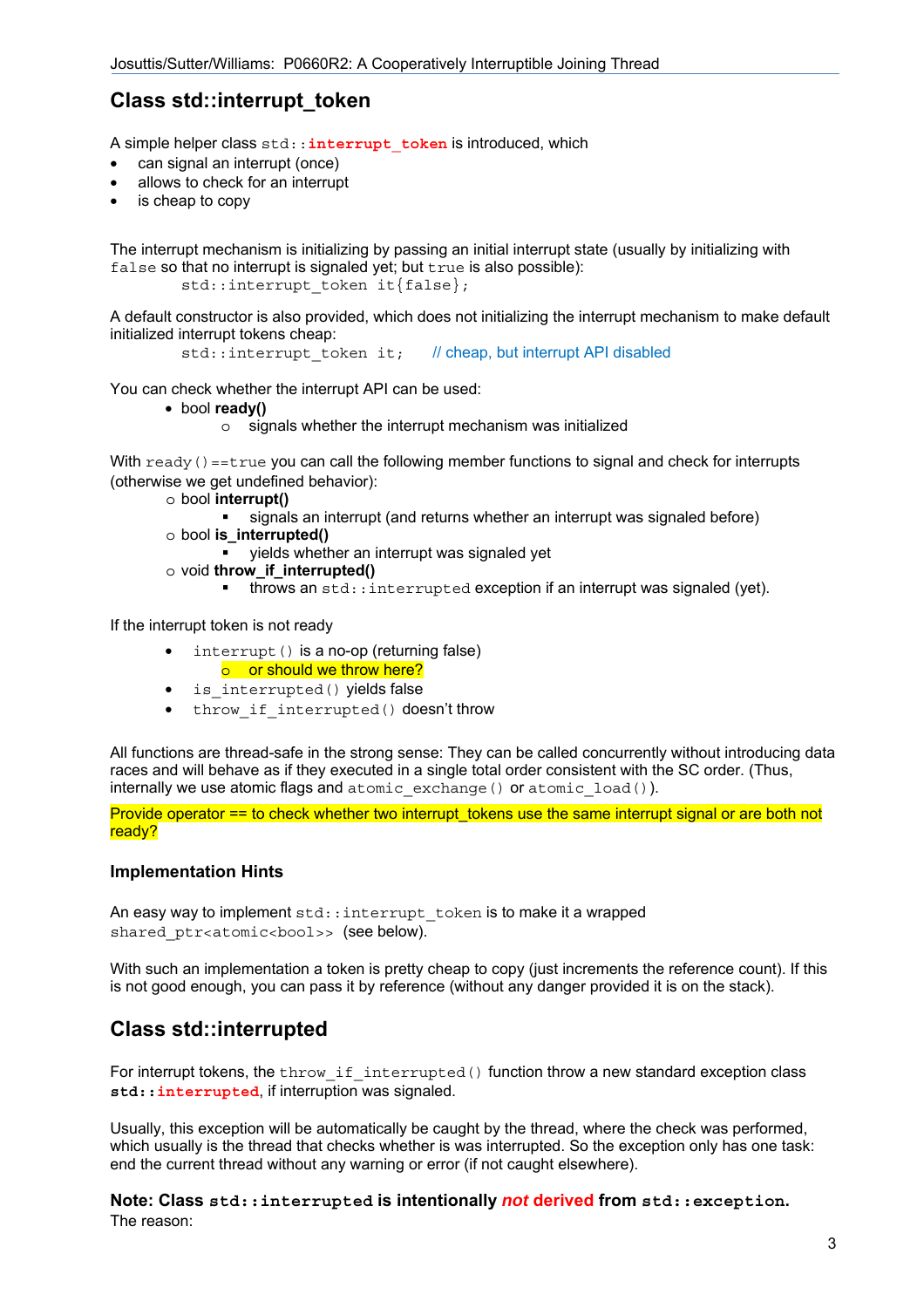- This exception should not pollute general existing handling of std::exception. Existing (third-party) code called while an interrupt is handled should simply not handle this exception. If code has to react on exceptions in general, it anyway already should have a catch  $(...)$ clause (e.g. to clean-up and rethrow).
- The exception will by default not terminate the program because it only ends the current thread, which should be a thread interrupted by another thread.
- The exception does not break backward compatibility because it will not occur unless somebody explicitly added code to interrupt a running thread.

# **Class std::thread**

Add the following supplementary API:

```
class thread
{ 
   public: 
    … 
    // supplementary interrupt API:
   interrupt token get interrupt token() const noexcept;
   void set interrupt token (const interrupt token&) const noexcept;
    bool interrupt() noexcept { 
     return get interrupt token().interrupt();
    } 
    bool is_interrupted() const noexcept { 
     return get interrupt token().is interrupted();
    } 
};
```
std::set\_interrupt\_token() is provided to be able to replace an existing (used) old token by another interrupt token if the thread is used in a thread pool. The token has to be replaced on both sides (the interrupting and the interrupted threads). Replacing the token instead of resetting the token avoids lifetime and APA problems.

Should set interrupt token() return the previous token? I quess not because rarely useful and there is a cost.

# **Namespace std::this\_thread**

The API for **std::this\_thread** is in general **extended** to be able to cooperate with and check for requested thread interrupts:

```
namespace this thread {
  static bool is interrupted() noexcept;
  static void throw if interrupted();
   static interrupt_token get_interrupt_token() noexcept; 
  static void set_interrupt_token(const interrupt_token&) noexcept; 
}
```
In general (i.e., for threads started with std::thread or std::async(), these functions yield false or do not throw, respectively. For interrupted threads (std::thread or std::jthread) the functions throw or yield true.

We would not provide support for async(), right. Or do/could/should we introduce a get thread() member there?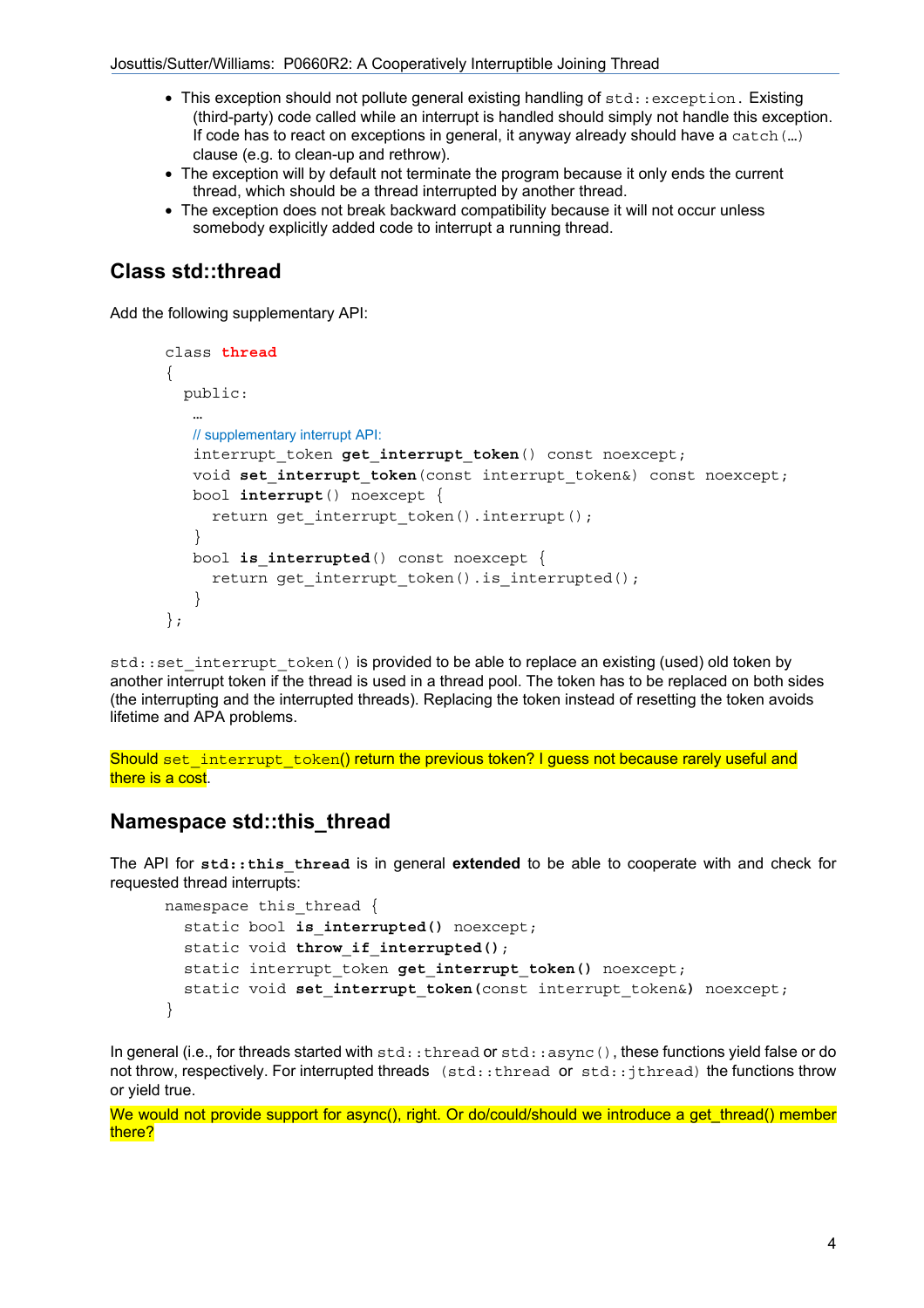# **Class std::jthread**

We propose a new class std:: jthread:

- It is fully compatible to std::thread with its whole API (including static functions) except the destructor, so that programmers can easily switch from  $std:$ : thread to this class. The only difference is that the destructor signals interruption and joins instead of just calling terminate() if the thread is still joinable.
- It also provides the supplementary API for cooperative interrupts

The whole  $std:$ : jthread API is in principle implementable on top of the existing standard concurrency library. However, with OS support better performance is possible.

A first example implementation is available at: www.josuttis.de/jthread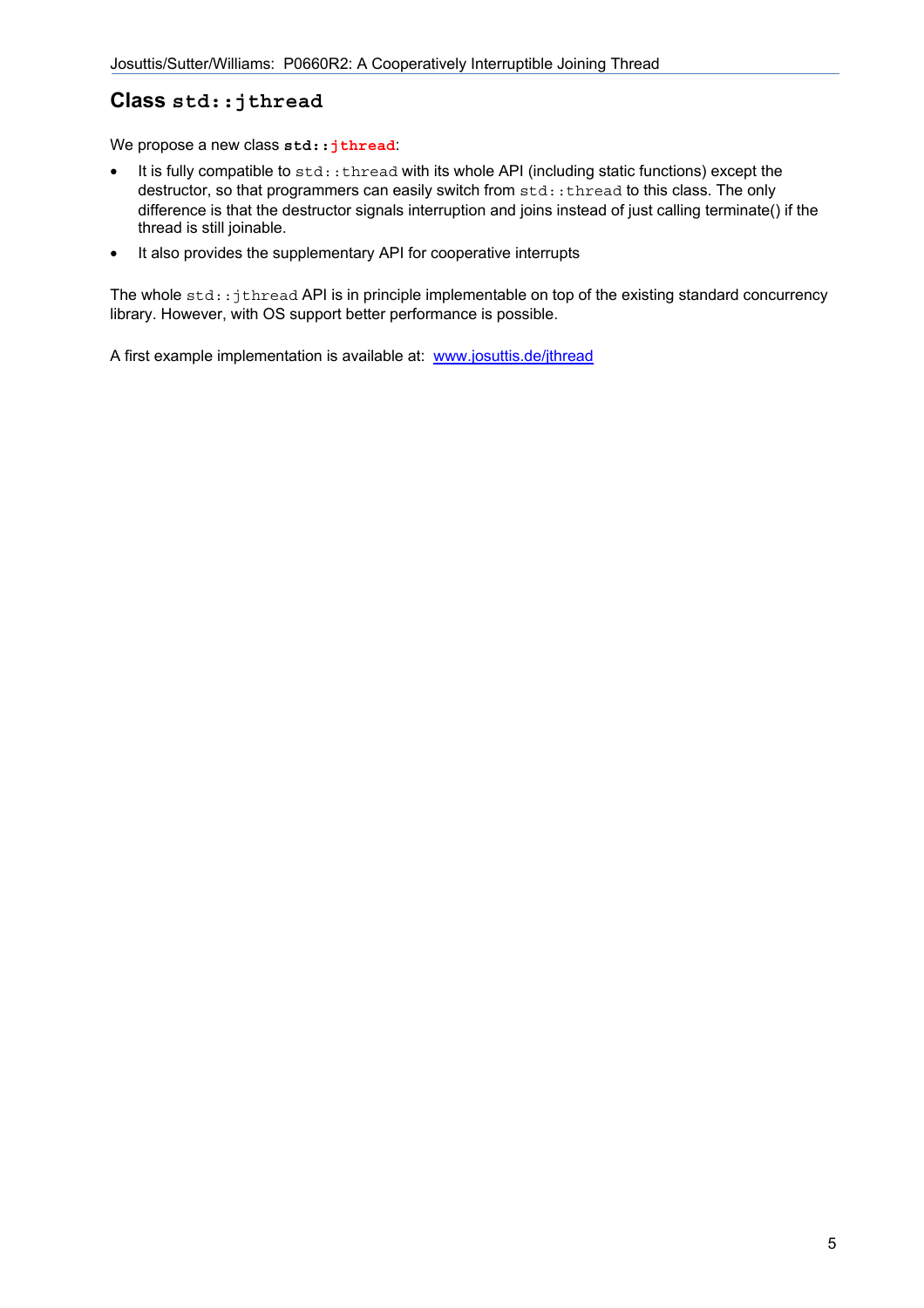# **How To Use Interrupt Tokens in Threads**

The basic interface of  $std:$ : $j$ thread supports the following examples:

```
 std::jthread t([] { 
                      while (!std::this thread::is interrupted()) {
                          //...
 } 
                     }); 
Or: 
     std::thread t([] { 
                       while (…) 
                          // … 
                         std::this_thread::throw if interrupted();
                          //...
 } 
                    \});
     // optionally (if not called, called by the destructor):
     t.interrupt();
```
t.join();

Without calling interrupt() and  $\overline{\text{join}}$ () (i.e. if t is still joinable and the destructor of t is called), the destructor of std::jthread itself calls interrupt() and then join(). Thus, the destructor waits for a cooperative end of the started thread.

Note that the mechanism does never cancel the thread directly or calls a cancelling low-level thread function.

If interrupt() is called, the next check for an interrupt by the started thread with

```
std::this thread::is interrupted()
```
yields true. Alteratively, a checkpoint such as

```
std::this thread::throw if interrupted()
```
throws std::interrupted. If the exception is not caught inside the called thread, it ends the started thread silently without calling terminate() (any other uncaught exception inside the called thread still results into terminate()).

Instead of calling t.interrupt(), you can also call:

```
auto it = t.get interrupt token();
 … 
    it.interrupt();
```
to cheaply pass a token to other places that might interrupt. The tokens are neither bound to the lifetime of the interrupting or the interrupted thread.

Also std::this thread::get interrupt token() yields an interrupt token in the started thread which you can also use to check for interrupts.

If you need to reinitialize the interrupt mechanism, you can call set\_interrupt\_token() in both the calling and the called thread. This means that the interrupting thread has to create a new interrupt token explicitly. The implicitly created interrupt token for std::thread or std::ithread can only be used once to signal interruption. This design was chosen to avoid lifetime and ABA issues.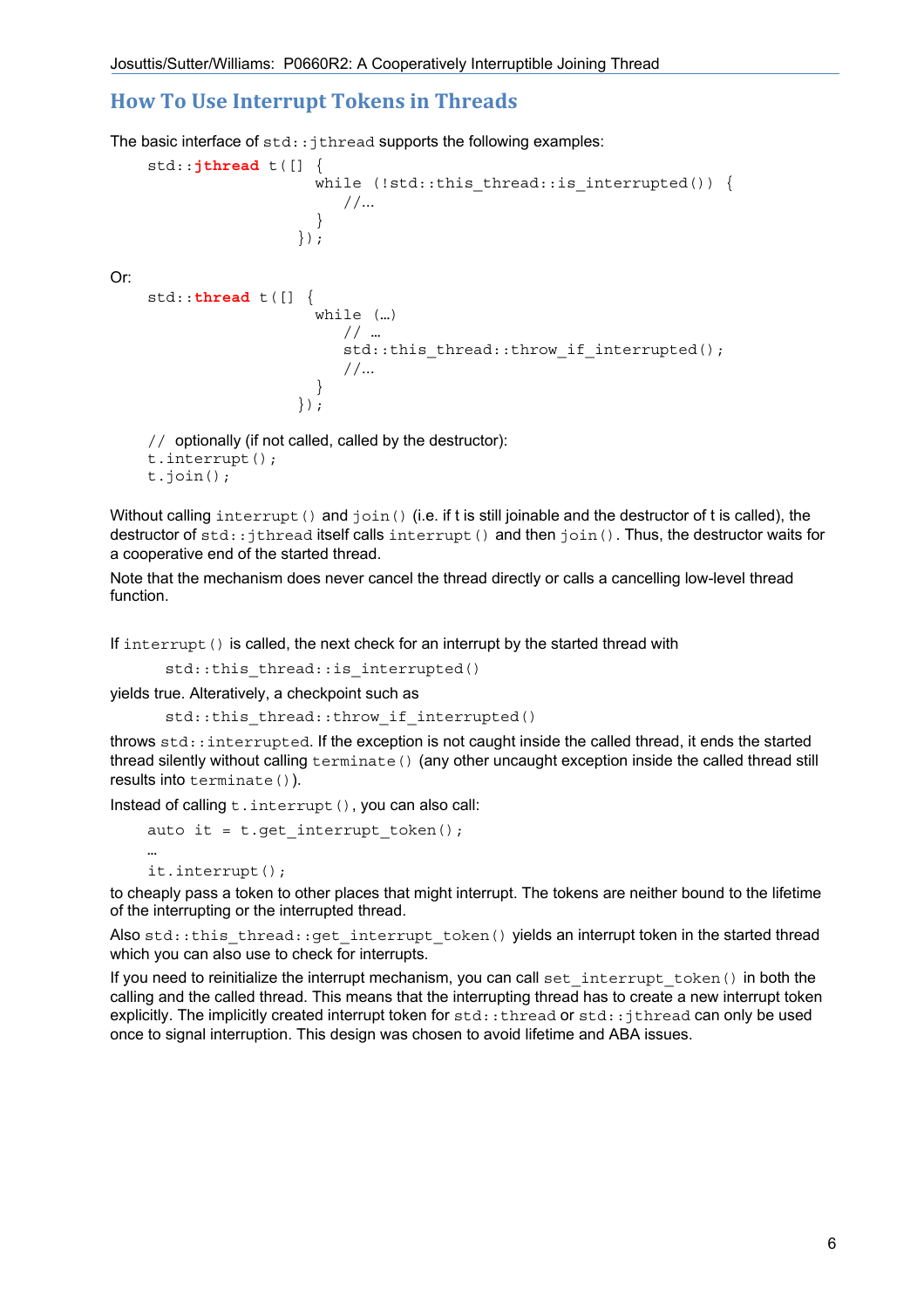## **How Threads are Initialized Using Interrupt Tokens**

A basic bootstrap of the interrupt objects would be:

std::interrupt token interruptor{false};

std::interrupt token interruptee(interruptor);

Note that by passing false the interrupt mechanism is initialized (the default constructor will not initialize the interrupt mechanism, which is significantly cheaper if the mechanism is not needed).

To initialize the mechanism later you can assign another interrupt token:

```
 std::interrupt_token interruptor; 
interruptor = std:: interrupt token{false};
```
Then, you can signal an interrupt as follows:

```
 interruptor.interrupt();
```
class jthread {

…

While a started thread, which usually gets the token as interruptee, from time to time can check for interrupts:

```
interruptee.throw if interrupted();
 // and/or: 
if (interuptee.is interrupted()) …
```
Note that the API does not distinguish between interruptor and interruptee. It's only the programming logic that does.

Class std::thread and std::jthread would use interrupt tokens internally this way. Thus, the constructor of a thread would perform the necessary bootstrap to create the API for the calling thread (being the interrupter) and the started thread (being the interruptee).

In principle the started thread would get the interrupt token as part of the TLS (it is possible to pass it as static thread local data member in class jthread, though). The rough implementation idea is as follows:

```
 … 
   private: 
     //*** API for the starting thread:
    interrupt token thread it{}; // // interrupt token for started thread
    ::std::thread thread{::std::thread{}}; // started thread (if any)
     //*** API for the started thread (simulated TLS stuff):
     inline static thread_local 
      interrupt token this thread it\{\}; // int.token for this thread
}; 
// THE constructor that starts the thread: 
template <typename Callable, typename... Args> 
jthread::jthread(Callable&& cb, Args&&... args) 
 : thread it{false}, // initialize interrupt token
   thread{[](interrupt token it, auto&& cb, auto&&\&... args) \{ // called thread
                  // pass the interrupt token to the started thread
                   _this_thread_it = std:move(_thread_it); 
 … 
 } 
            thread it, // passed by value due to possible races if immediately set
             ::std::forward<Callable>(cb), // pass callable
             ::std::forward<Args>(args)... // pass arguments for callable
 } 
{ 
}
```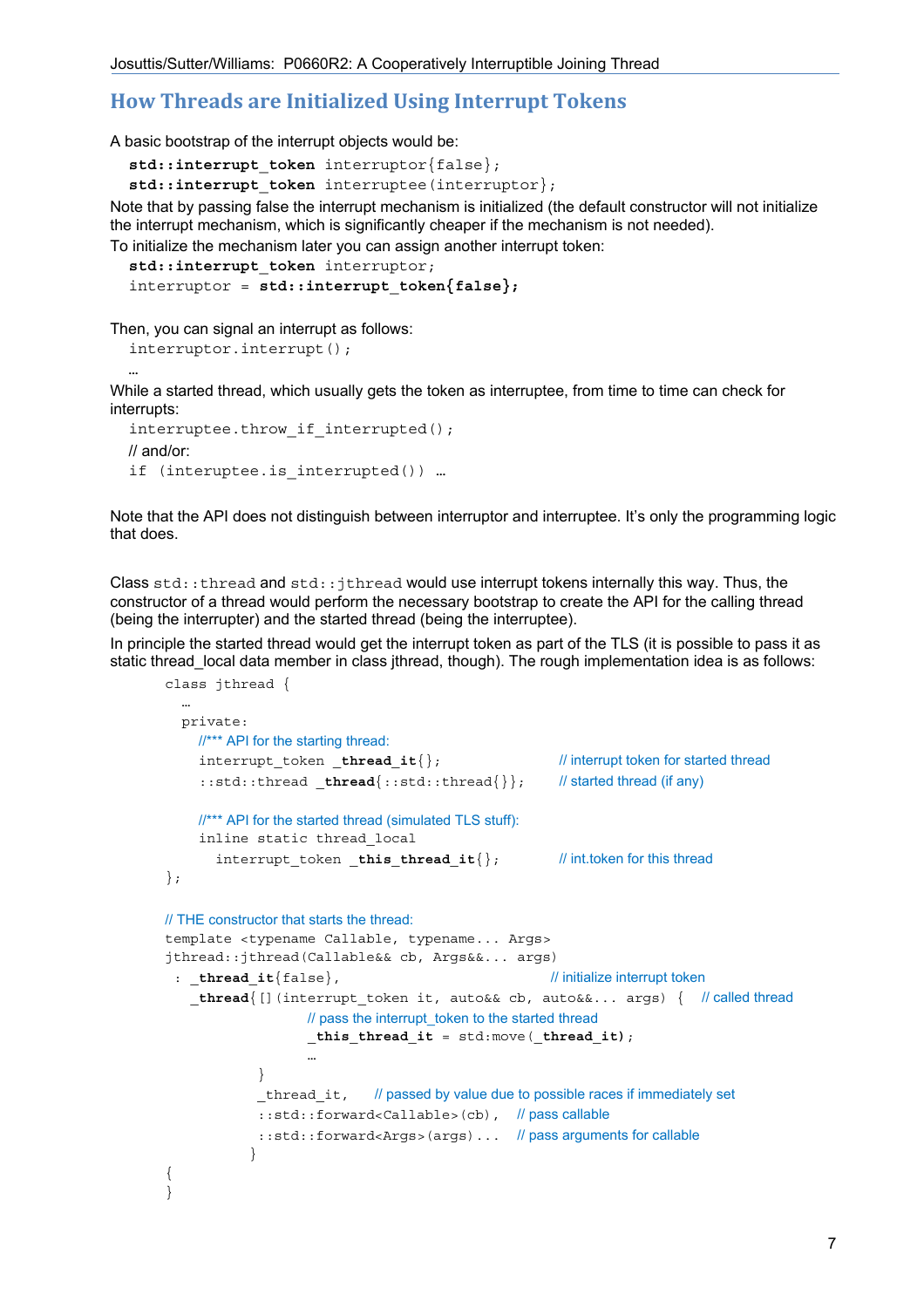# **Convenient Interruption Points for Blocking Calls**

This API allows to provide the interrupt mechanism as safe inter-thread communication.

Another question is whether and where to give the ability that the started thread automatically checks for interrupts while it is blocking/waiting.

For a full discussion of the motivation of using interrupts in blocking/waiting functions, see P0660R0.

In Toronto in 2017, SG1 voted to have some support for it:

Must include some blocking function support in v1.

|  |      | SFFNASA |
|--|------|---------|
|  | 6630 |         |

While there are simple workarounds in several cases (timed waits), at least support for condition variables seems to be critical because their intent is not to waste CPU time for polling and an implementations needs OS support.

Note that we do not want to change the existing API of waiting/blocking functions (including exceptions that can be thrown). Instead, we have to extend the existing API's by new overloads and or classes.

First, cv status should get a new value interrupted to be able to distinguish it from.

Then, we propose according to the in SG1 discussion in Albuquerque 2018 adding

wait interruptable() and some additional wait until() overloads that allow to also pass an interrupt token.

The usage would for example be:

```
 bool ready = false; 
 std::mutex readyMutex; 
std:: condition variable readyCV;
 // in started thread: 
\left\{ \right.std::unique lock<mutex> lg(readyMutex);
   while (!ready) { 
      readyCV.wait_interruptable(lg); // throws if interrupted
   } 
 } 
 // or: 
 { 
  std::unique lock<mutex> lg(readyMutex);
  while (!ready && !std::this thread::is interrupted()) {
      readyCV.wait_until(lg, 
                           std::this thread::get interrupt token());
 }
```
Alternatively, you can check the return value of this new overload of wait  $unit()$  against std::cv\_status::interrupted.

In principle, corresponding overloads/supplements are possible for other blocking/waiting functions, such as wait() and wait\_for(), but so far this is not proposed.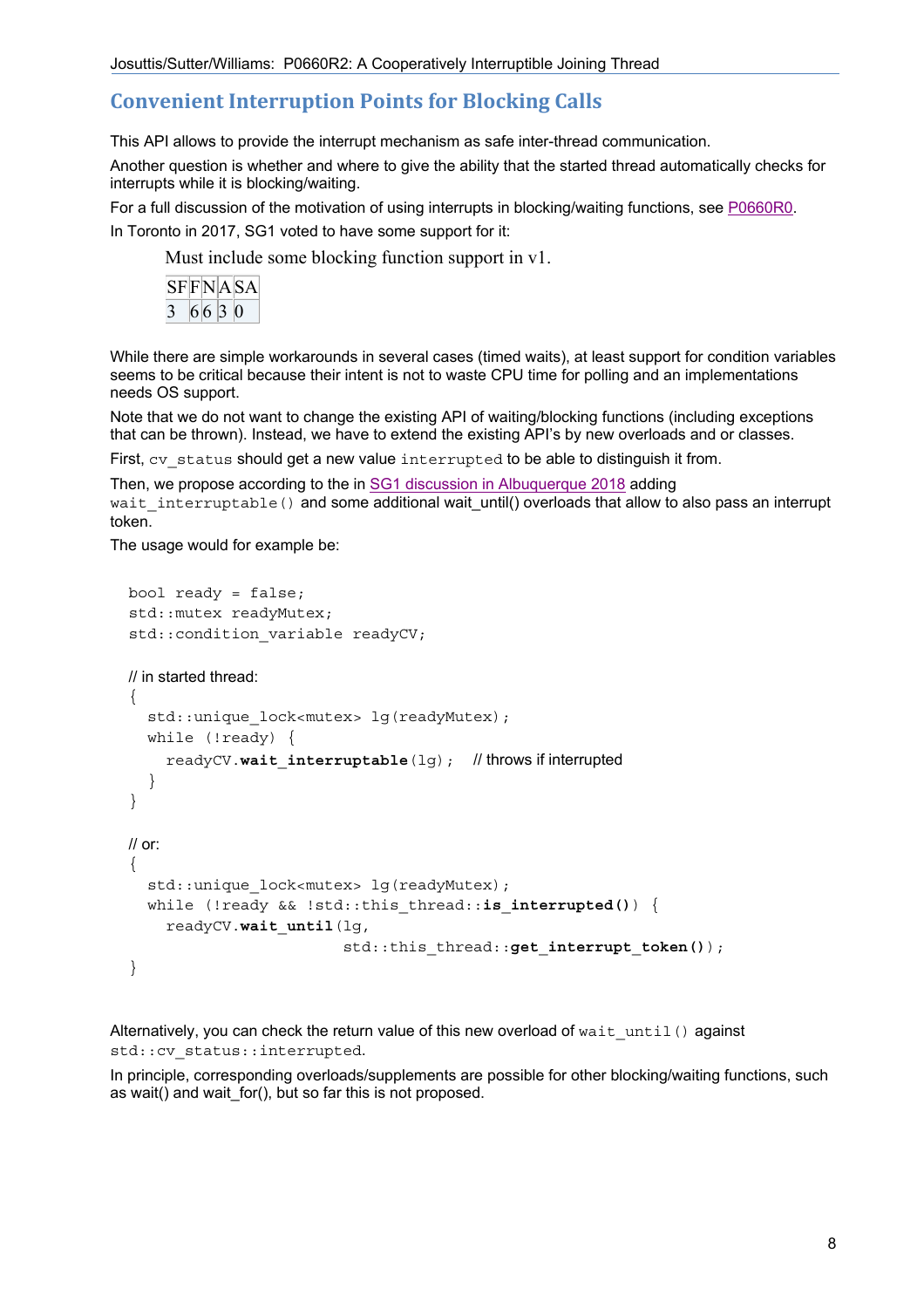# **API of std::jthread**

Basically, an std::jthread should provide the same interface as std::thread plus the supplementary interrupt API:

```
class jthread
{ 
   public: 
     // - cover full API of std::thread to be able to switch from std::thread to std::jthread:
     // note: use std::thread types:
    using id = ::std::thread::id; using native_handle_type = ::std::thread::native_handle_type; 
     // construct/copy/destroy: 
     jthread() noexcept; 
     // THE constructor that starts the thread: 
     // - NOTE: should SFINAE out copy constructor semantics
     template <typename Callable, typename... Args, 
                typename = enable if t<!is same v<decay t<Callable>, jthread>>>
     explicit jthread(Callable&& cb, Args&&... args); 
    ~\simjthread();
     jthread(const jthread&) = delete; 
     jthread(jthread&&) noexcept = default; 
     jthread& operator=(const jthread&) = delete; 
     jthread& operator=(jthread&&) noexcept = default; 
     // members: 
     void swap(jthread&) noexcept; 
     bool joinable() const noexcept; 
     void join(); 
     void detach(); 
    id get id() const noexcept;
    native handle type native handle();
     // static members:
    static unsigned hardware concurrency() noexcept {
       return ::std::thread::hardware_concurrency(); 
     }; 
     // supplementary API:
    interrupt token get interrupt token() const noexcept;
     void set_interrupt_token(const interrupt_token&) noexcept; 
     bool interrupt() noexcept { 
      return get interrupt token().interrupt();
     } 
     bool is_interrupted() const noexcept { 
      return get interrupt token().is interrupted();
     } 
};
```
Note that native handle() and get id() return std:: thread types.

```
We might also provide a get thread () helper, which (a bit dangerous) would return a reference to the
wrapped std::thread.
```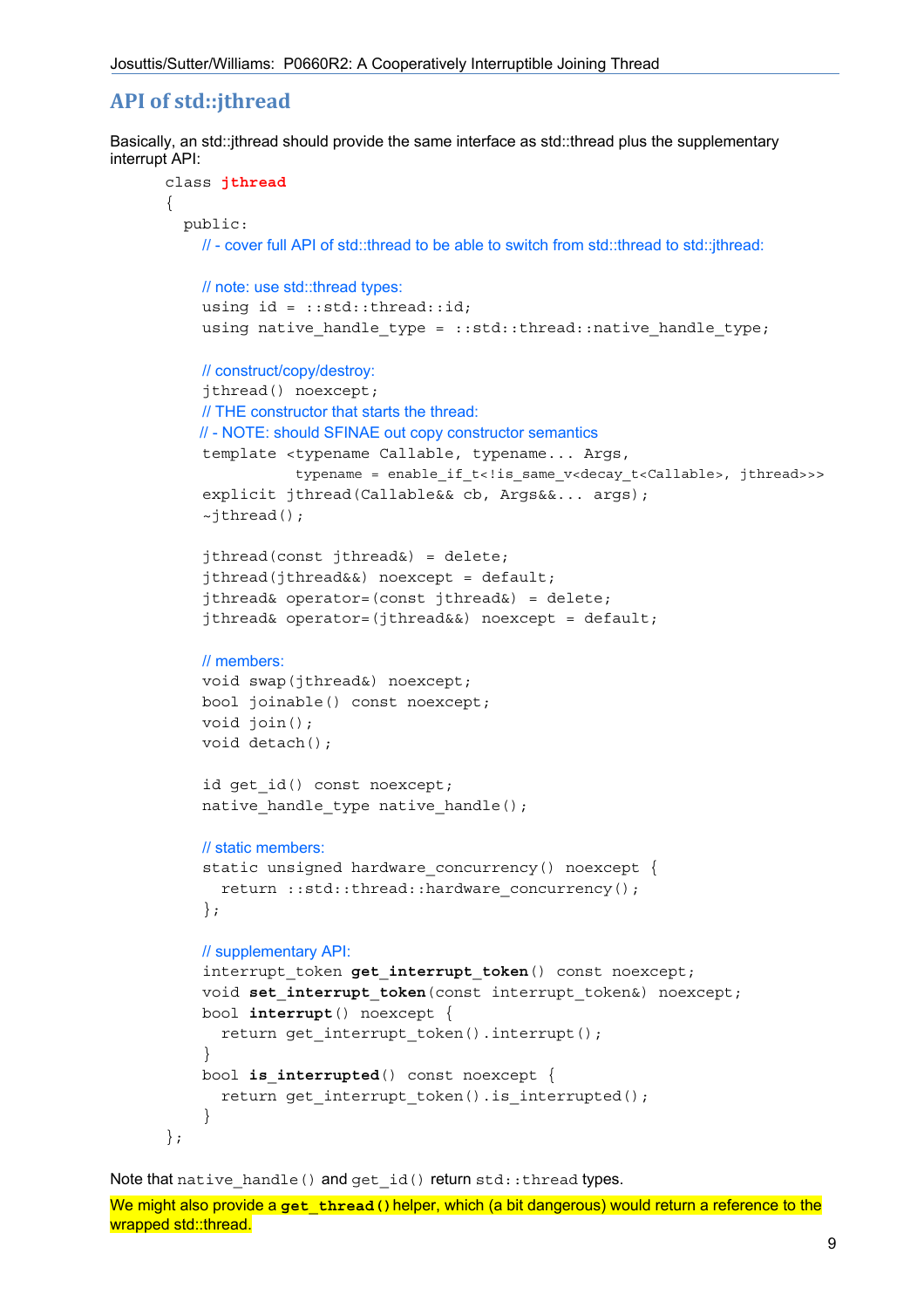We could also add throw if interrupted() here, but that doesn't seem to be very useful.

## **Interrupt Handling API**

The basic interrupt handling API, first defines the type for interrupt exceptions:

```
class interrupted
{ 
  public: 
    explicit interrupted();
    const char* what() const noexcept;
};
```
An example implementation of interrupt token might look as follows:

```
class interrupt_token { 
 private: 
  std::shared ptr<std::atomic<br/>kool>> ip{nullptr};
 public: 
   // default constructor is cheap: 
  explicit interrupt token() = default;
   // enable interrupt mechanisms by passing a bool (usually false):
  explicit interrupt token(bool b)
   : ip{new std:atomic<bool>{b}} {
   } 
   // interrupt handling:
   bool interrupt() noexcept { 
    assert( ip != nullptr);
    return ip->exchange(true);
   } 
  bool is interrupted() const noexcept {
    assert(ip != nullptr);
     return _ip->load(); 
   } 
  void throw if interrupted() {
    assert(ip != nullptr);
    if (ip->load()) {
       throw ::std::interrupted(); 
     } 
   } 
};
```
## **API for std::this\_thread**

```
namespace std { 
 namespace this thread {
  static bool is interrupted() noexcept;
  static void throw if interrupted();
  static interrupt token get interrupt token() noexcept;
  static void set interrupt token(const interrupt token&) noexcept;
  } 
}
```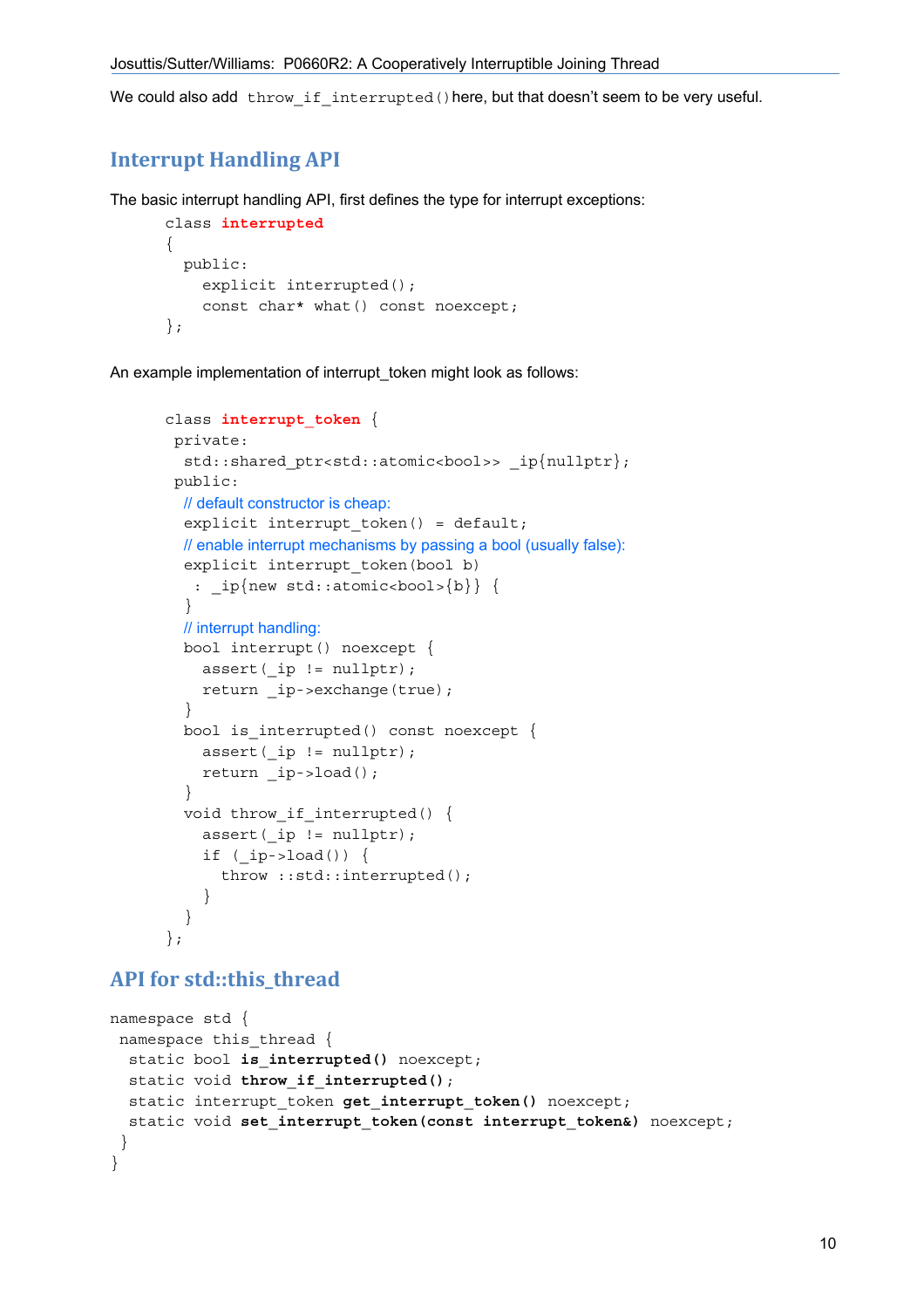## **Proposed Wording**

 (All against N4660) Full proposed wording at work

#### Add as a new chapter:

```
namespace std { 
  class interrupt_token { 
   public: 
   explicit interrupt token(); \frac{1}{2} // cheap non-initialization
   explicit interrupt token(bool); // initialization of interrupt mechanism
   interrupt token(interrupt token&&) noexcept;
   interrupt token& operator=(interrupt token&&) noexcept;
    bool ready() const; 
    bool interrupt() noexcept; 
   bool is interrupted() const noexcept;
   void throw if interrupted();
```

```
};
```
#### Regarding the move operations the token is moved:

```
interrupt token(iinterrupt token&& t) noexcept;
   Effects: Move constructs a interrupt_token instance from t. 
  Postconditions: *this shall contain the old value of t. t shall be not interruptible. t.ready() == false.
interrupt token& operator=(interrupt token&& r) noexcept;
```

```
Effects: Equivalent to interrupt token{std::move(t)}.swap(*this).
 Returns: *this.
```
#### **Add to 33.3.1 Header <thread> synopsis [thread.syn]**

```
namespace std { 
  … 
namespace this thread {
 static bool is interrupted() noexcept;
 static void throw if interrupted();
 static interrupt token get interrupt token() noexcept;
  static void set interrupt token(const interrupt token&) noexcept;
}
```
### Extend class thread:

#### **33.3.2 Class thread [thread.thread.class]**

```
namespace std { 
  class thread 
  { 
   public: 
     …
     // - supplementary interrupt API: 
    interrupt token get interrupt token() const noexcept;
     void set_interrupt_token(const interrupt_token&) noexcept; 
     bool interrupt() noexcept {
```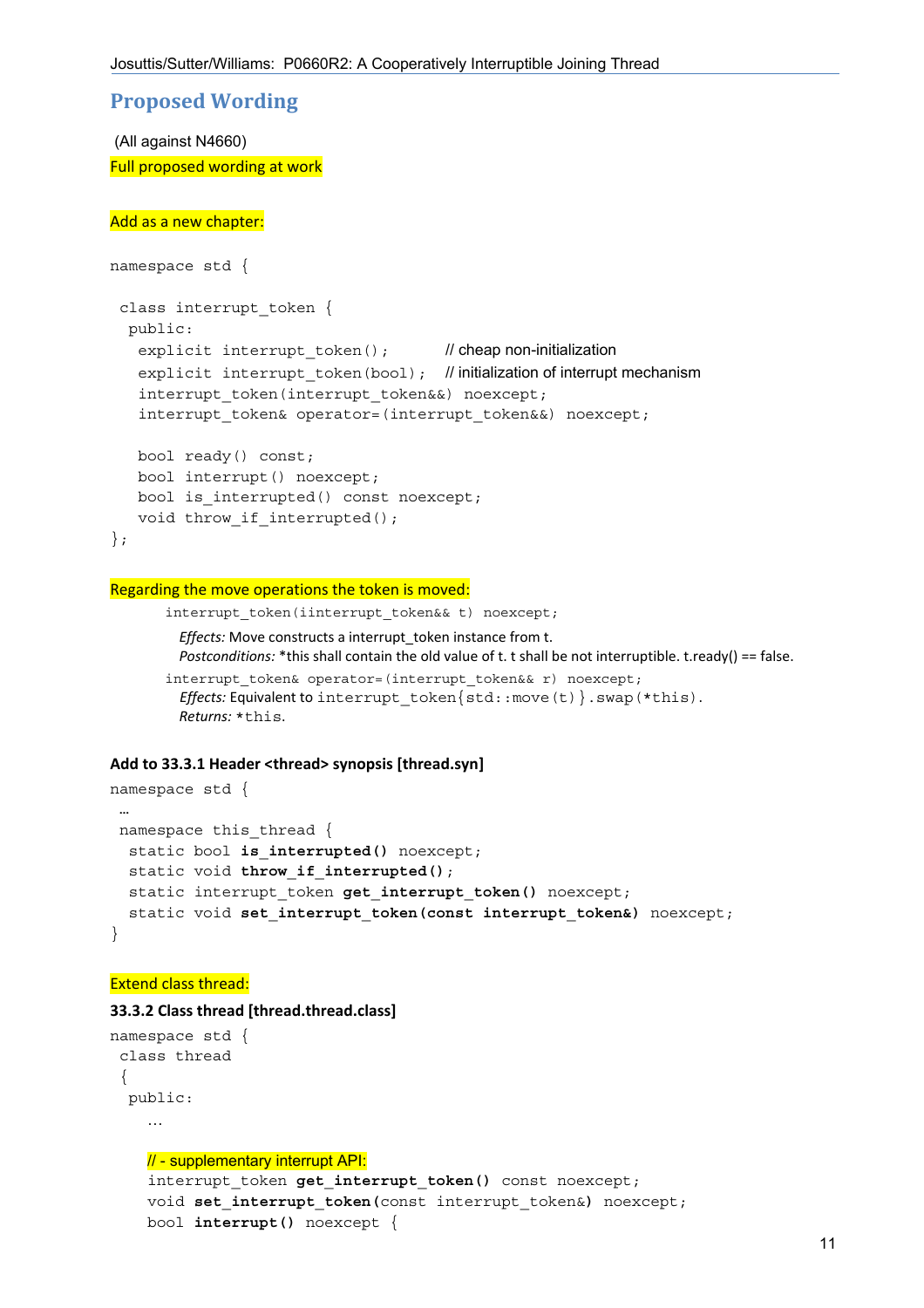```
return get interrupt token().interrupt();
     } 
     bool is_interrupted() const noexcept { 
       return get_interrupt_token().is_interrupted(); 
     } 
};
```
Add as a new chapter in parallel to class thread:

```
33.3.2 Class jthread [thread.jthread.class]
namespace std { 
  class jthread 
  { 
   // standardized API as std::thread: 
   public: 
     // types: 
     using id = ::std::thread::id; 
    using native handle type = ::std::thread::native handle type;
     // construct/copy/destroy: 
     jthread() noexcept; 
     template <typename F, typename... Args> 
        explicit jthread(F&& f, Args&&... args); 
     ~jthread(); 
     jthread(const jthread&) = delete; 
     jthread(jthread&&) noexcept; 
     jthread& operator=(const jthread&) = delete; 
     jthread& operator=(jthread&&) noexcept; 
     // members: 
     void swap(jthread&) noexcept; 
     bool joinable() const noexcept; 
     void join(); 
     void detach(); 
    id get id() const noexcept;
    native handle type native handle();
     // static members:
     static unsigned hardware_concurrency() noexcept { 
       return ::std::thread::hardware_concurrency(); 
     }; 
     // - supplementary interrupt API: 
     interrupt_token get_interrupt_token() const noexcept; 
    void set interrupt token(const interrupt token&) noexcept;
     bool interrupt() noexcept { 
      return get interrupt token().interrupt();
     } 
    bool is interrupted() const noexcept {
      return get interrupt token().is interrupted();
     } 
};
```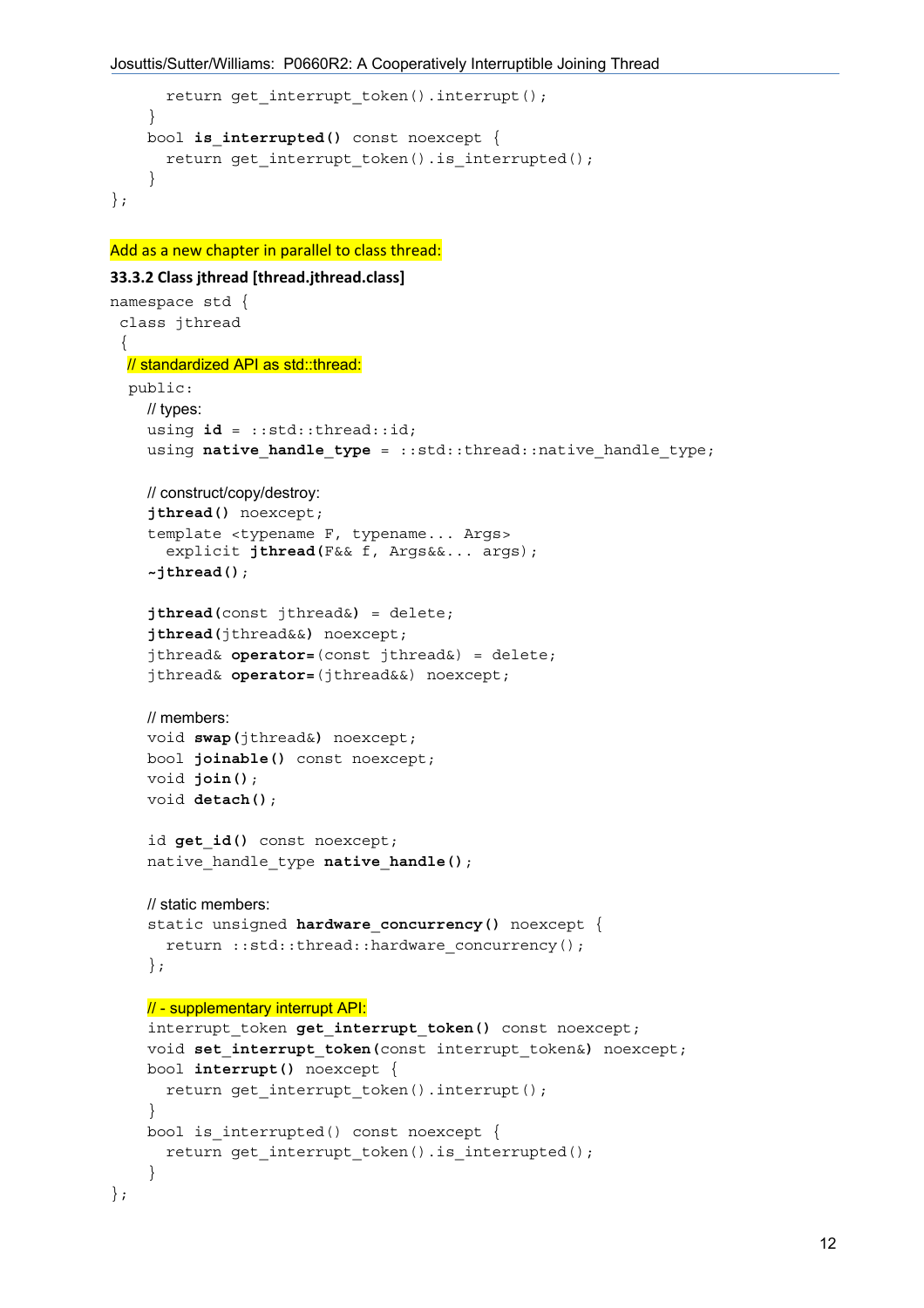```
Add in 33.5.1 Header <condition_variable> synopsis [condition_variable.syn] 
namespace std { 
 … 
  enum class cv status { no timeout, timeout, interrupted };
} 
Add in 33.5.3 Class condition_variable [thread.condition.condvar]
namespace std { 
  class condition_variable { 
  public: 
 …
```

```
 void wait(unique_lock<mutex>& lock); 
  template <class Predicate> 
   void wait(unique_lock<mutex>& lock, Predicate pred); 
 void wait interruptable (unique lock<mutex>& lock);
   template <class Predicate> 
  void wait interruptable(unique lock<mutex>& lock, Predicate pred);
   template <class Clock, class Duration> 
   cv_status wait_until(unique_lock<mutex>& lock, 
                         const chrono::time point<Clock, Duration>& abs time);
   template <class Clock, class Duration, class Predicate> 
   bool wait_until(unique_lock<mutex>& lock, 
                   const chrono:: time point<Clock, Duration>& abs time,
                    Predicate pred); 
   template <class Clock, class Duration> 
   cv_status wait_until(unique_lock<mutex>& lock, 
                         const interrupt token& itoken);
   template <class Clock, class Duration> 
   cv_status wait_until(unique_lock<mutex>& lock, 
                         const chrono::time point<Clock, Duration>& abs time
                         const interrupt token& itoken);
   template <class Clock, class Duration, class Predicate> 
    cv_status wait_until(unique_lock<mutex>& lock, 
                         const chrono::time point<Clock, Duration>& abs time
                          const interrupt_token& itoken, 
                          Predicate pred); 
   template <class Rep, class Period> 
  cv status wait for (unique lock<mutex>& lock,
                      const chrono::duration<Rep, Period>& rel time);
   template <class Rep, class Period, class Predicate> 
    bool wait_for(unique_lock<mutex>& lock, 
                  const chrono::duration<Rep, Period>& rel_time, 
                  Predicate pred); 
   }; 
}
```

```
with the following wording (differences to wait() highlighted):
```

```
void wait interruptable(unique lock<mutex>& lock);
     Requires: lock.owns_lock() is true and lock.mutex() is locked by the calling thread, and either
```